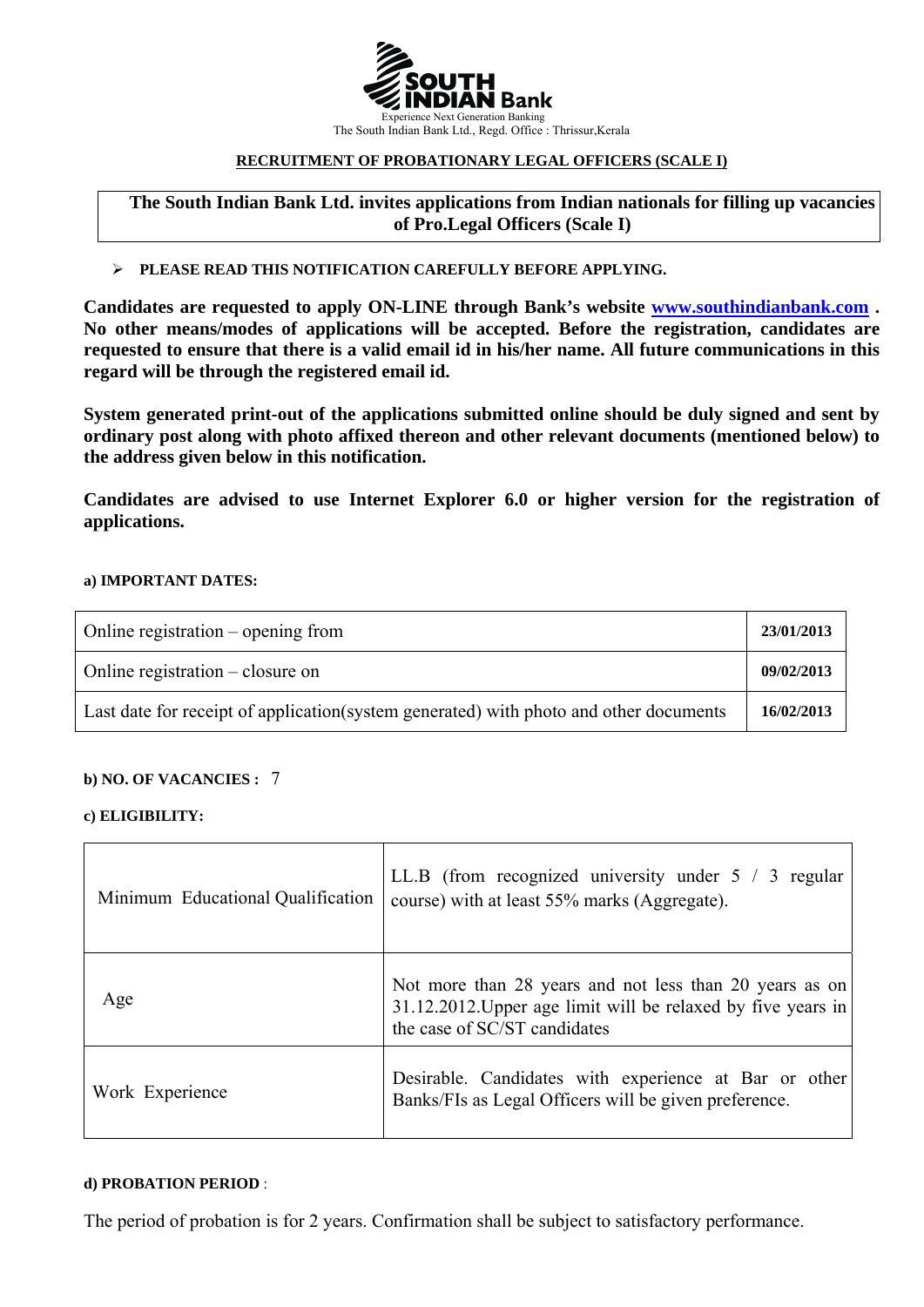#### **e) SALARY:**

IBA approved pay scale for Scale I officers. Rs.14,500 – 600/7 – 18700 – 700/2 – 20100 – 800/7 - 25,700. plus DA, HRA & other allowances. Eligible for performance linked incentive applicable to Scale I officers as per the scheme in vogue.

### **f) MODE OF SELECTION:**

- 1. Initial short listing of applications will be done by the Bank and shortlisted candidates will be informed through registered E mail Id. ONLY SHORTLISTED CANDIDATES NEED TO PAY APPLICATION FEES WHILE APPEARING FOR WRITTEN TEST/GD.
- 2. Written Test/ Group Discussion
- 3. Personal interview.

## **g) APPLICATION FEES:**

A fees of Rs.500/- for general category or Rs. 250/- for SC/ST candidates is to be paid by means of demand draft (crossed A/C payee.) favouring The South Indian Bank Ltd. Payable at Thrissur (Kerala) by the short listed candidates while appearing for the written test/GD.

## **h) GENERAL CONDITIONS:**

- 1. System generated print out of the applications submitted online (Passport-size photograph pasted thereon) should be accompanied by self-attested copies of following documents to prove the age, qualifications and experience :
	- $SSLC/10^{th}$  certificate.
	- *Plus*  $2$  */ Pre Degree /*  $12^{th}$  *certificate.*
	- *Degree (LL.B) mark lists and certificate.*
	- *PG/ other qualifications mark lists and certificates, if any.*
	- *Copy of enrollment certificate if any.*
	- *If the candidate is having work experience, Annexure 1 (format given below) is to be filled in along with supporting documents to prove relevant experience.*
	- A write up in 300 words "Why I consider myself suitable for appointment in South Indian Bank Ltd.", in **candidate's own handwriting**, should be submitted along with the application.

APPLICATIONS NOT ACCOMPANIED BY SELF ATTESTED COPIES OF THE DOCUMENTS TO PROVE QUALIFICATION, AGE & EXPERIENCE (IF APPLICABLE) WOULD BE REJECTED.

- 2. Upper age limit will be relaxed by five years, only in the case of SC/ST candidates. Candidates belonging to SC/ST should submit attested copies of certificates from a competent authority to prove their status in this regard.
- 3. Candidates are advised to retain two copies of the same photograph which was used in the application, for use at the time of written test/interview.
- 4. Candidates will have to appear for written test/GD/interview at their own cost.
- 5. Mere eligibility will not vest any right on the candidate for being called for written test /GD/interview. In matters regarding eligibility and selection, Bank's decision will be final and **no correspondence will be entertained.**
- 6. Canvassing in any form will be a disqualification.
- 7. Candidates willing to serve anywhere in India only need to apply.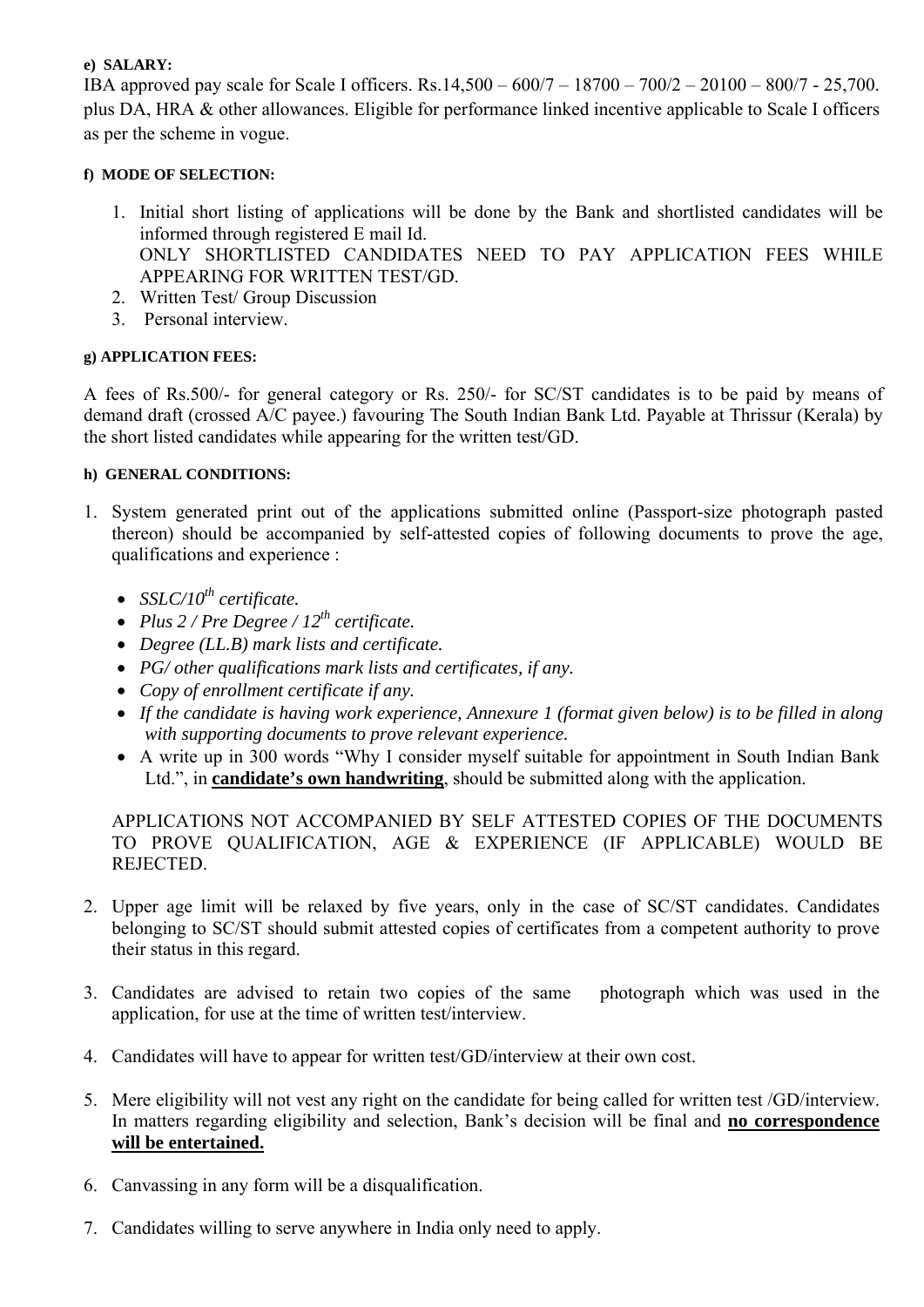8. Application not fulfilling any **of the above** will be rejected. If the information furnished by the candidate is found to be false at later date, the selection / appointment shall be liable for termination.

## **i) STEPS FOR ON-LINE REGISTRATION AND APPLYING:**

- 1) Ensure that the applicant fulfills all the eligibility criteria.
- 2) Apply online through Bank's website **www.southindianbank.com** after going through the instructions.
	- ¾ **The applicants are requested to ensure that the information filled in each page of the Online-Application Form is correct before submitting and moving on to the next page.**  ¾ **Candidates making multiple registrations will be disqualified.**
- 3) Please note, the system generated User Id (Application Ref. Id) and enter your password to login and print the application form. **PLEASE NOTE THE USER ID (APPLICATION REF. ID) AND PASSWORD CAREFULLY FOR REPRINTING THE APPLICATION.** Keep a copy of the application form for future reference. An e-mail containing the details of registration will be sent to the e-mail Id given by the candidate.
- 4) On the application print out, paste a photo-graph, duly sign it and send it to the address given below along with relevant documents (As mentioned above in the notification).
- 5) Please submit the application in an envelope super scribed as "**Application for the post of Pro.Legal Officer (Scale 1) – Application ref ID - ……(please fill in)…….**" and send to "**Deputy General Manager (Personnel Dept.), The South Indian Bank Ltd., Head Office, SIB House, Mission Quarters,Thrissur-680 001,Kerala**" along with self attested copies of mark lists and certificates to prove experience, qualification and age.

# **DO's and DONT's**

- $\sqrt{\phantom{a}}$  Write the Application ref. ID on the envelope containing the application print out
- $\sqrt{\phantom{a}}$  Keep a copy of the application print –out for future reference.
- $\sqrt{\frac{1}{10}}$  Staple the application print out along with the relevant self attested copies of certificates and mark lists to prove age, qualifications & experience. If the consolidated marks of all semesters/years are available in the final mark list, attach only the copy of final mark list.

#### **NOTE:**

**THE ACCESS TO THE BANK'S WEBSITE COULD BE DELAYED TOWARDS THE CLOSING DATE FOR SUBMITTING THE ONLINE REGISTRATION DUE TO HEAVY INTERNET TRAFFIC. HENCE THE CANDIDATES ARE ADVISED TO AVOID LAST MINUTE RUSH AND MAKE USE OF THE TIME SPAN AVAILABLE FOR SUBMITTING THE APPLICATONS ONLINE. THE BANK DOES NOT ASSUME ANY RESPONSIBILITY FOR THE CANDIDATE NOT BEING ABLE TO SUBMIT HIS/HER APPLICATION DUE TO NON-AVAILIBILITY OF INTERNET OR ANY OTHER REASON BEYOND THE CONTROL OF THE BANK.** 

For queries please contact:

Our Toll Free Customer Care Number **1800 843 1800** (Toll Free India) or Our HRD Cell : 0487-2420020